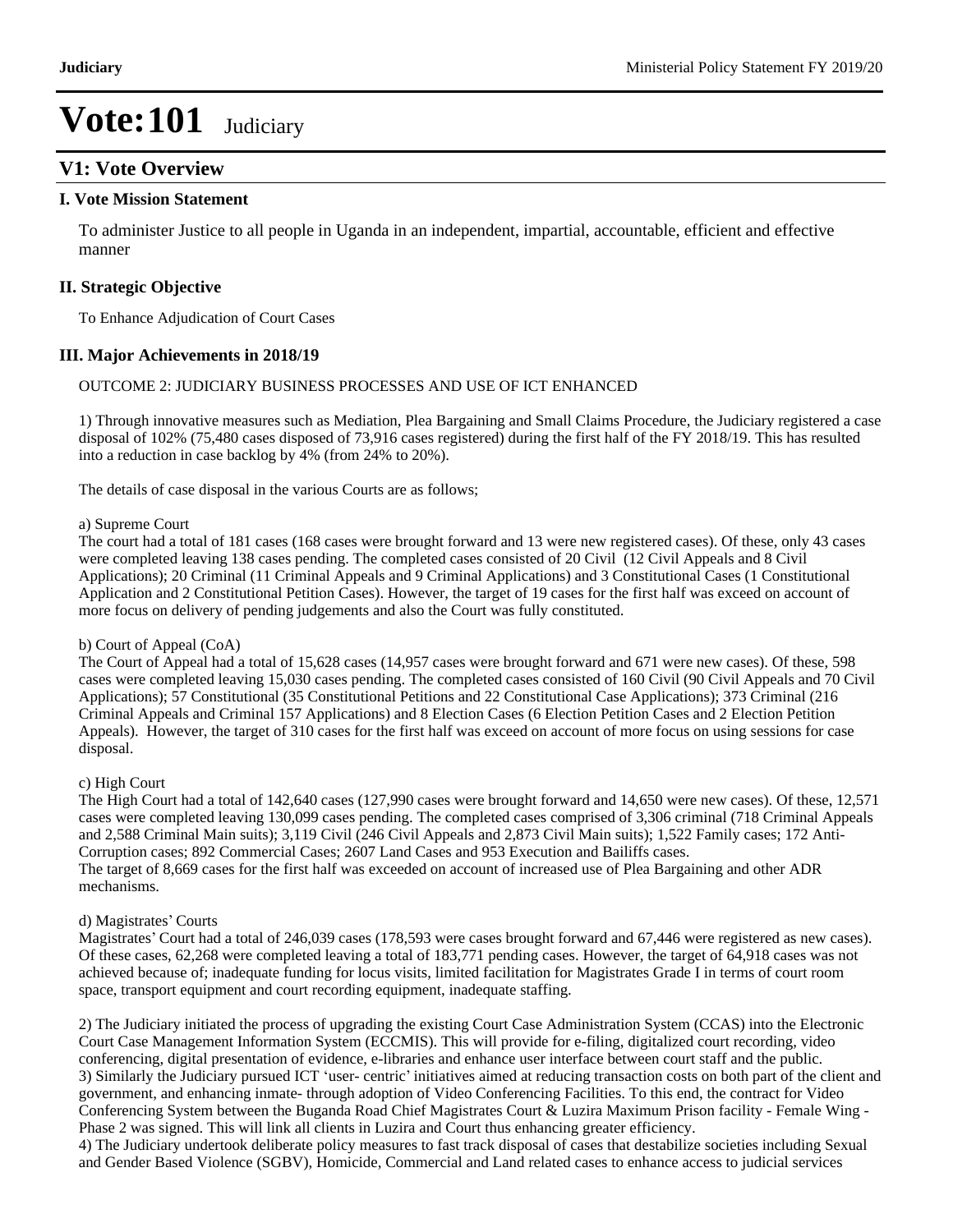among the poor and vulnerable. In light of this, 16 special sessions on SGBV related cases were organized out of which 1,000 cases were disposed while 3,699 Homicide, 2607 Land and 892 Commercial cases were also disposed. This has enhanced the social welfare and justice to victims mainly women and girls and the rural poor.

5) Similarly, the Judiciary has continued to enhance access to justice for all especially the vulnerable women, youth, men, children (boys and girls), prison inmates and PWDS through the Justice Centres Uganda. A total of 56,278 (37,269 females and 19,009 females) including prison 14,078 inmates, 16,481 PWDs, 14,000 suspects in police custody, 10587 youth and 1,132 school children in Masaka, Lira, Tororo, Hoima, Kampala and Jinja received legal aid.

6) Small Claims Procedure (SCP) was rolled out to the Chief Magistrates' Court of Kira, LDC, Lugazi, Kirihura & Isingiro. 7) Adjudication of cases was fostered by 2 Station Wagons and 6 Double cabin pick-ups for Judicial Officers procured. The equipment served as a key milestone in facilitating adjudication of cases especially by Magistrates for visit locus in quo in land matters which have proved to be more pronounced and negatively impacting on welfare of the rural and urban poor.

#### OUTCOME 3: LEGAL AND REGULATORY FRAMEWORK FOR THE JUDICIARY STRENGTHENED

1) The Judiciary continued to uphold the need to enhance efficiency and effectiveness in judicial processes and systems, through a number of measures including provision of robust legal and regulatory framework as follows;

a) Amended the Civil Procedure Rules to provide for a new stage of case management known as Summons for Directions. The Summons for Directions are expected immediately after closure of pleadings, followed by scheduling and then mediation. The amendments also provide for the mandatory use of witness statements and enhanced powers of Registrars to determine interlocutory matters.

b) Regularization of use of ICT in the Court Rooms was strengthened to fast-track implementation of the Judiciary ICT Policy, 2008. ICT guidelines were developed and rolled out in pilot court to encourage use of E-Filing, tendering of documents electronically, and submissions by counsel using technology such as tablets, iPads, laptops, etc. a development that is in line with the Judiciary automation agenda.

c) In the period under review, the Rules Committee developed and issued guidelines on adjournments aimed at standardizing judicial officers' approach in handling applications for adjournments as and when they arise.

d) The Judicial Review Rules were amended to clarify the criteria to be used during judicial review including considerations to be applied by court in such applications. Criteria for Judicial Review in the recent past have made the judicial service delivery system flood with judicial review applications.

e) The Judiciary caused amendments to the Judicature Fundamental and Other Human Rights and Freedoms as well as the Enforcement Procedures Rules to address Public Interest Litigation (PIL) which have been a problem in terms of delimiting who can file a PIL action, the proper identification of the relevant parties to the Action, and identifying and defining a PIL action (among others).

2) Developed the Anti-Sexual harassment Policy 2018 in recognition of its commitment to providing a safe environment for all its employees and clients free from discrimination and from sexual harassment at work. The Judiciary through the policy operates a zero tolerance policy for any form of sexual harassment at the workplace, treat all incidents seriously and promptly investigate all allegations of sexual harassment.

3) Reviewed Sentencing Guidelines to cater for vulnerable groups such as pregnant women, breastfeeding mothers and caregivers.

4) The Executions and Bailiffs Division has prioritized enforcement of cases won by women, children & persons with disabilities.

5) Gender & Equity Committee was set up.

6) The development of HIV/AIDS manual in the Courts commenced with support from Uganda Network on Law, Ethics & HIV/AIDS (UGANET).

7) 12 sets of Laws of Uganda (Acts) 2001-2016 & 12 sets of Laws of Uganda (Statutory Instruments) 2001-2016 were procured.

#### OUTCOME 4: INSTITUTIONAL AND HUMAN RESOURCE CAPACITY AND ACCOUNTABILITY OF THE JUDICIARY STRENGTHENED

1) Developed and launched the Judiciary Performance Enhancement Tool. The tool constitutes an all-round (360-degree) evaluation approach based on performance standards and measures pegged on accessibility, timeliness, staff quality and levels of integrity. The tool is the first of the kind in the Judiciary and is expected to increase performance levels, facilitate performance monitoring and evaluation, and inform the Judiciary Reward Policy.

2) 44 (17 Female & 27 Male) members of staff living with HIV/AIDS facilitated with monthly allowance to enable them access services not offered by Government Health facilities.

3) The following training and sensitization activities were conducted;

a) Induction of 16 (10 Male & 6 Female) newly appointed Magistrates Grade 1, 33 new Registrars & Chief Magistrates;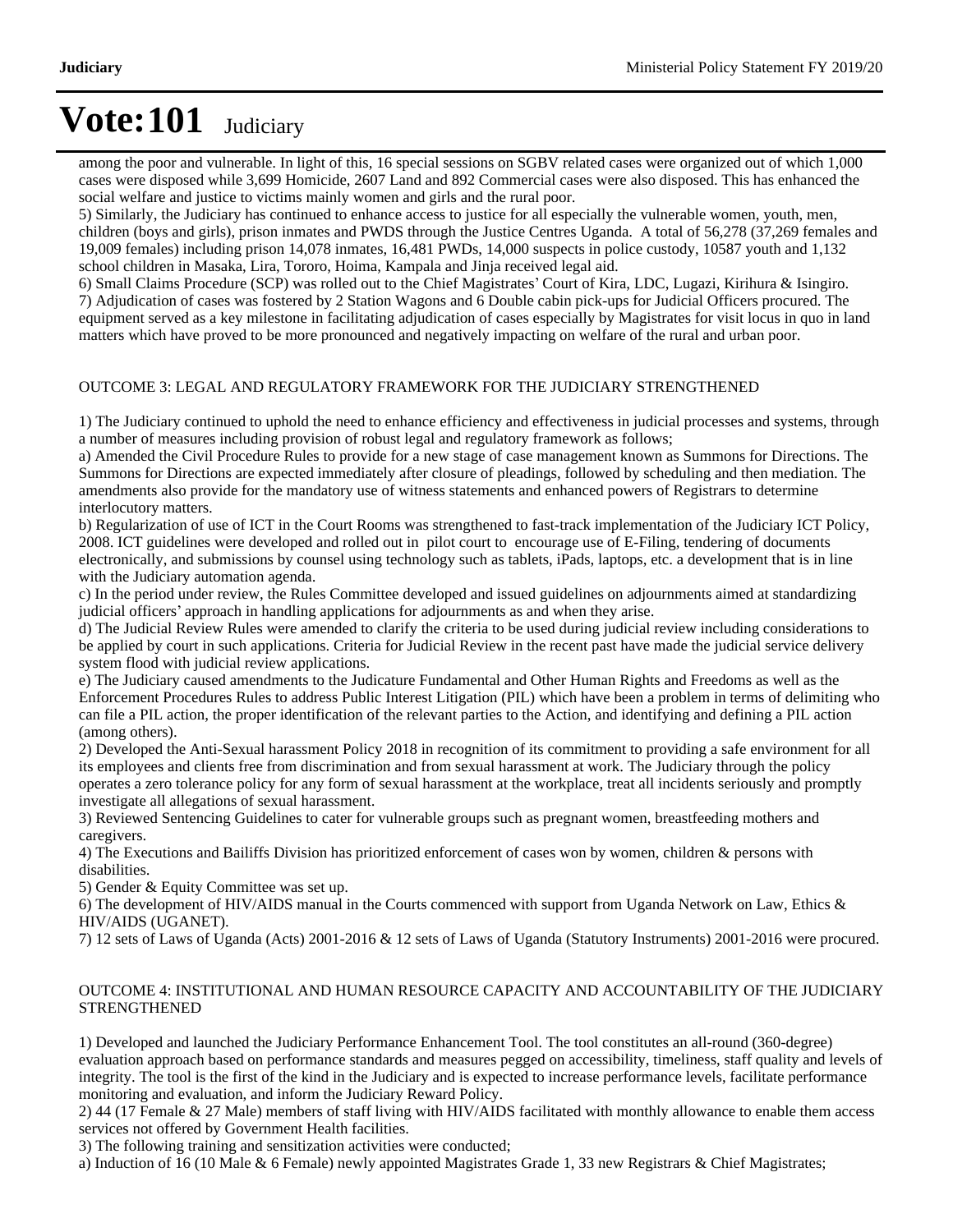- b) Dispute Resolution Awareness Workshop for 25 key actors in Land Justice;
- c) Small Claims Procedure for 20 Magistrates & Support staff;
- d) 100 Court Bailiffs (male) were trained in Mbale High Court Circuit;
- e) A workshop to share best practices in adjudication of land cases for 30 (21 male & 9 Female) Judicial Officers;
- f) Case Management training for 50 (28 male & 22 female) Magistrates;
- g) Collection, Analysis and reporting of Gender dis-aggregated data for 1 officer;
- h) Small Claims Procedure training of 100 (56 Male & 44 Female) participants from Chief Magistrates' Courts of Mukono, Nabweru, Mpigi & Entebbe Courts;

i) HIV/AIDS sensitization workshops for 121 staff (55 Male & 66 Female) in Mpigi High Court Circuit & at Luwero Chief Magistrate Court;

- 4) Supported Family Division to purchase child friendly items such as play toys and feeding essentials.
- 5) Planted trees at High Court Fort Portal & Kamuli Chief Magistrates' Court.

#### **IV. Medium Term Plans**

- 1) Construction of the Supreme Court, Court of Appeal and other Courts;
- 2) Automation of Courts to facilitate expeditious disposal of cases;
- 3) Provision of transport equipment to enhance Land justice through carrying out Locus-in-quo;
- 4) Support to innovations (such as Small Claims Procedure) and ADR mechanisms (mediation and plea-bargaining);
- 5) Implementation of the Case backlog Reduction Strategy;
- 6) Pilot and roll-out the Performance Enhancement Tool;
- 7) Recruitment of Judicial Officers;
- 8) Operationalization of New Magisterial areas and newly gazetted High Court Circuits.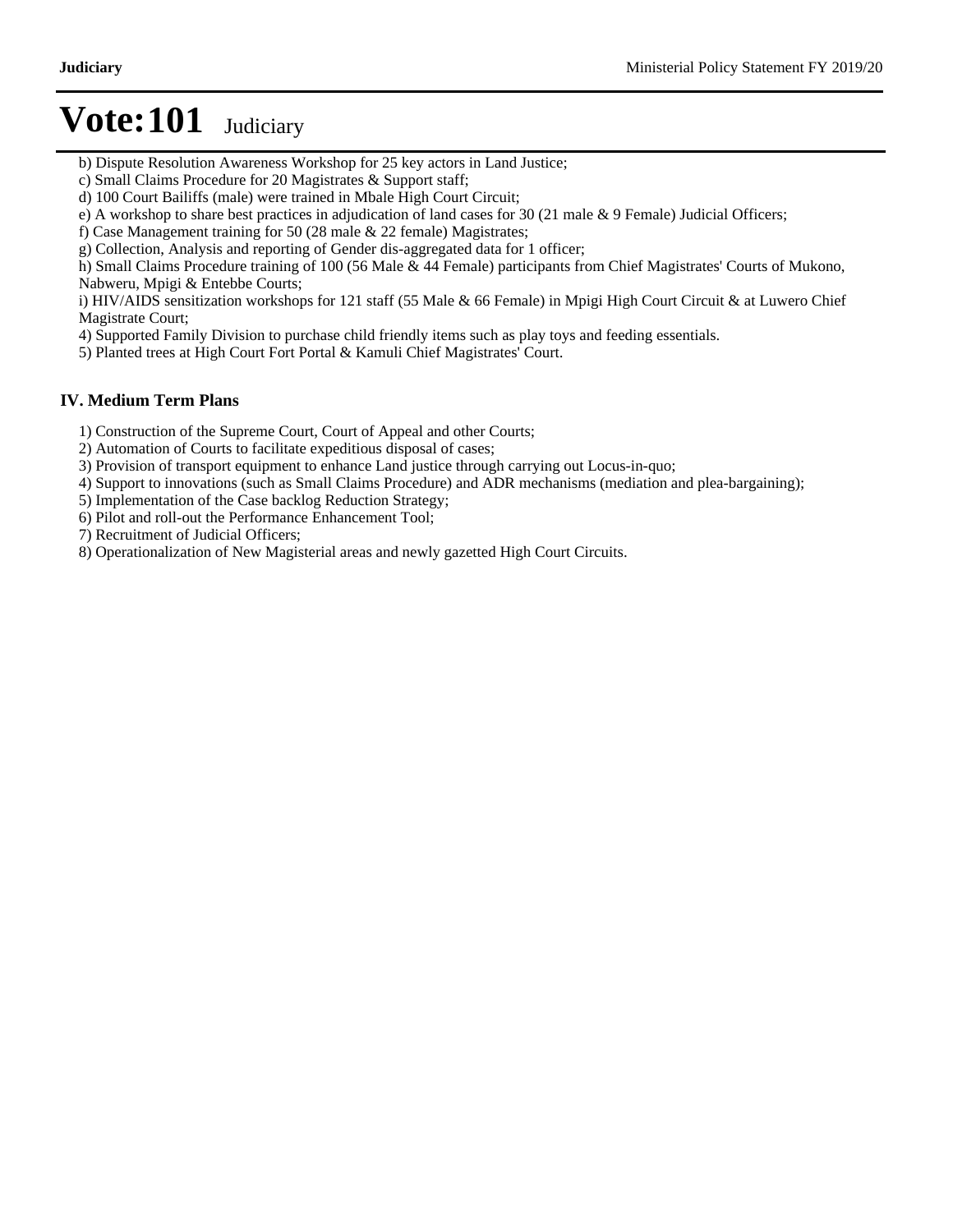### **V. Summary of Past Performance and Medium Term Budget Allocations**

**Table 5.1: Overview of Vote Expenditures (UShs Billion)**

|           |                                                      |                    |               | 2018/19                                   |         |         |         | <b>MTEF Budget Projections</b> |         |
|-----------|------------------------------------------------------|--------------------|---------------|-------------------------------------------|---------|---------|---------|--------------------------------|---------|
|           |                                                      | 2017/18<br>Outturn | <b>Budget</b> | <b>Approved Expenditure</b><br>by End Dec | 2019/20 | 2020/21 | 2021/22 | 2022/23                        | 2023/24 |
| Recurrent | Wagel                                                | 30.290             | 32.157        | 16.084                                    | 34.057  | 35.760  | 37.548  | 39.426                         | 41.397  |
|           | Non Wage                                             | 97.694             | 91.571        | 40.590                                    | 93.028  | 106.983 | 128.379 | 154.055                        | 184.866 |
| Devt.     | GoU                                                  | 4.070              | 4.070         | 2.221                                     | 24.070  | 28.883  | 28.883  | 28.883                         | 28.883  |
|           | Ext. Fin.                                            | 0.000              | 0.000         | 0.000                                     | 0.000   | 0.000   | 0.000   | 0.000                          | 0.000   |
|           | <b>GoU</b> Total                                     | 132.053            | 127.798       | 58.895                                    | 151.155 | 171.626 | 194.811 | 222.364                        | 255.146 |
|           | <b>Total GoU+Ext Fin (MTEF)</b>                      | 132.053            | 127.798       | 58.895                                    | 151.155 | 171.626 | 194.811 | 222.364                        | 255,146 |
|           | <b>Arrears</b>                                       | 2.756              | 0.298         | 0.215                                     | 0.012   | 0.000   | 0.000   | 0.000                          | 0.000   |
|           | <b>Total Budget</b>                                  | 134.810            | 128.095       | 59.110                                    | 151.167 | 171.626 | 194.811 | 222.364                        | 255.146 |
|           | <b>A.I.A Total</b>                                   | N/A                | N/A           | N/A                                       | N/A     | N/A     | N/A     | N/A                            | N/A     |
|           | <b>Grand Total</b>                                   | 134.810            | 128.095       | 59.110                                    | 151.167 | 171.626 | 194.811 | 222.364                        | 255,146 |
|           | <b>Total Vote Budget</b><br><b>Excluding Arrears</b> | 132.053            | 127.798       | 58.895                                    | 151.155 | 171.626 | 194.811 | 222.364                        | 255.146 |

### **VI. Budget By Economic Clasification**

**Table V6.1 2018/19 and 2019/20 Budget Allocations by Item**

|                                        |         |          | 2018/19 Approved Budget |              |         | 2019/20 Draft Estimates |              |
|----------------------------------------|---------|----------|-------------------------|--------------|---------|-------------------------|--------------|
| <b>Billion Uganda Shillings</b>        | GoU     | Ext. Fin | AIA                     | <b>Total</b> | GoU     | Ext. Fin                | <b>Total</b> |
| <b>Output Class: Outputs Provided</b>  | 123.728 | 0.000    | 0.000                   | 123.728      | 127.086 | 0.000                   | 127.086      |
| 211 Wages and Salaries                 | 50.019  | 0.000    | 0.000                   | 50.019       | 51.918  | 0.000                   | 51.918       |
| 212 Social Contributions               | 6.894   | 0.000    | 0.000                   | 6.894        | 7.773   | 0.000                   | 7.773        |
| 213 Other Employee Costs               | 2.817   | 0.000    | 0.000                   | 2.817        | 3.396   | 0.000                   | 3.396        |
| 221 General Expenses                   | 33.970  | 0.000    | 0.000                   | 33.970       | 33.970  | 0.000                   | 33.970       |
| 222 Communications                     | 0.326   | 0.000    | 0.000                   | 0.326        | 0.326   | 0.000                   | 0.326        |
| 223 Utility and Property Expenses      | 14.320  | 0.000    | 0.000                   | 14.320       | 14.320  | 0.000                   | 14.320       |
| 224 Supplies and Services              | 4.051   | 0.000    | 0.000                   | 4.051        | 4.051   | 0.000                   | 4.051        |
| 225 Professional Services              | 0.144   | 0.000    | 0.000                   | 0.144        | 0.144   | 0.000                   | 0.144        |
| 227 Travel and Transport               | 6.073   | 0.000    | 0.000                   | 6.073        | 5.961   | 0.000                   | 5.961        |
| 228 Maintenance                        | 5.006   | 0.000    | 0.000                   | 5.006        | 5.118   | 0.000                   | 5.118        |
| 282 Miscellaneous Other Expenses       | 0.108   | 0.000    | 0.000                   | 0.108        | 0.108   | 0.000                   | 0.108        |
| <b>Output Class: Capital Purchases</b> | 4.070   | 0.000    | 0.000                   | 4.070        | 24.070  | 0.000                   | 24.070       |
| 312 FIXED ASSETS                       | 4.070   | 0.000    | 0.000                   | 4.070        | 24.070  | 0.000                   | 24.070       |
| <b>Output Class: Arrears</b>           | 0.298   | 0.000    | 0.000                   | 0.298        | 0.012   | 0.000                   | 0.012        |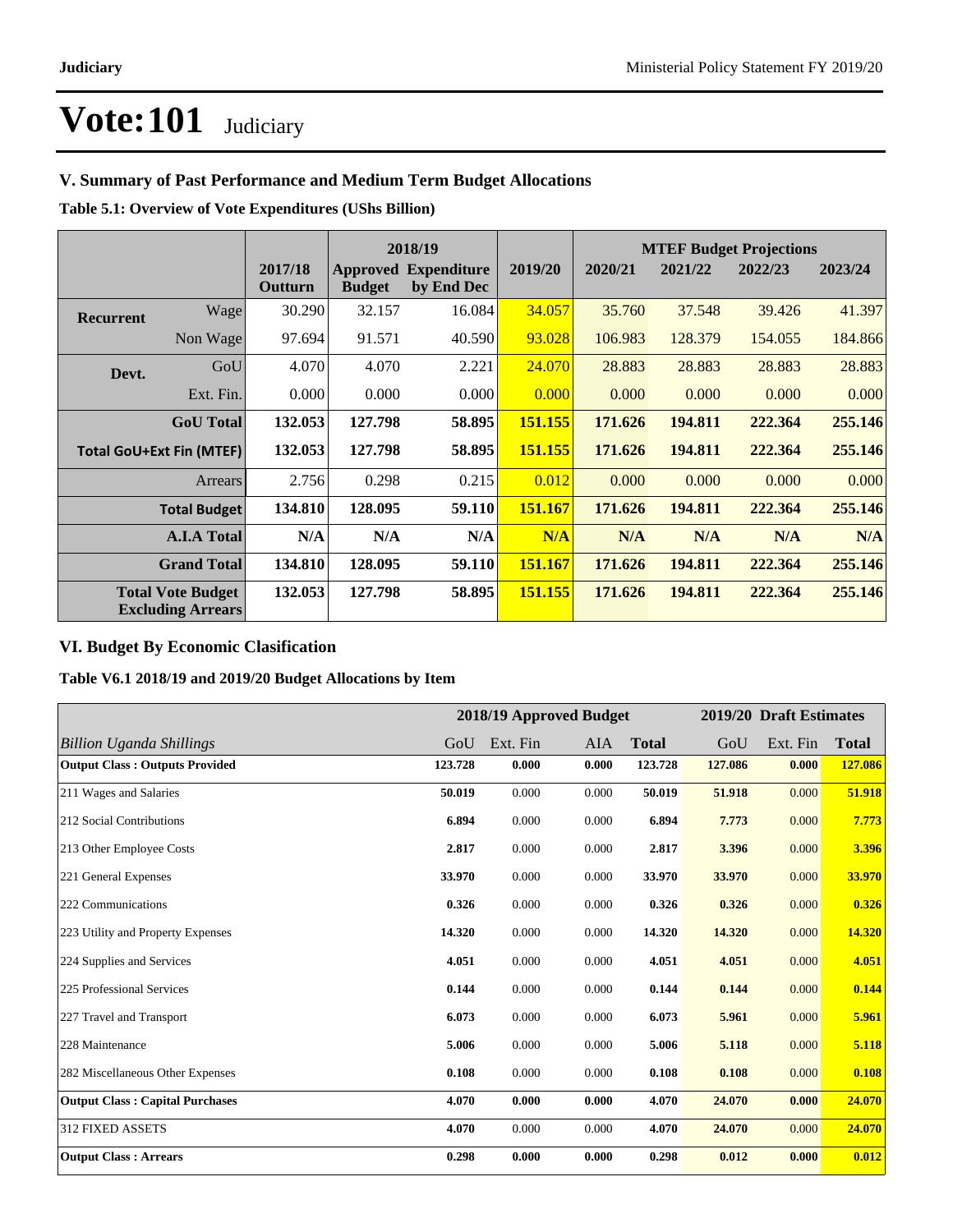| 321 DOMESTIC                   | 0.298   | 0.000 | 0.000 | 0.298   | 0.012   | 0.000 | 0.012   |
|--------------------------------|---------|-------|-------|---------|---------|-------|---------|
| <b>Grand Total:</b>            | 128.095 | 0.000 | 0.000 | 128.095 | 151.167 | 0.000 | 151.167 |
| <b>Total excluding Arrears</b> | 127.798 | 0.000 | 0.000 | 127.798 | 151.155 | 0.000 | 151.155 |

#### **VII. Budget By Programme And Subprogramme**

#### **Table V7.1: Past Expenditure Outturns and Medium Term Projections by Programme and SubProgramme**

| Billion Uganda shillings                                               |                              | FY 2018/19                |                                   |                                             | <b>Medium Term Projections</b> |         |         |         |
|------------------------------------------------------------------------|------------------------------|---------------------------|-----------------------------------|---------------------------------------------|--------------------------------|---------|---------|---------|
|                                                                        | FY 2017/18<br><b>Outturn</b> | Approved<br><b>Budget</b> | <b>Spent By</b><br><b>End Dec</b> | 2019-20<br><b>Proposed</b><br><b>Budget</b> | 2020-21                        | 2021-22 | 2022-23 | 2023-24 |
| 51 Judicial services                                                   | 134.810                      | 128.095                   | 59.110                            | 151.167                                     | 171.626                        | 194.811 | 222.364 | 255.146 |
| 01 Judiciary                                                           | 130.740                      | 124.026                   | 56.889                            | 127.098                                     | 142.743                        | 165.927 | 193.481 | 226.263 |
| 0352 Assistance to Judiciary System                                    | 4.070                        | 4.070                     | 2.221                             | 4.070                                       | 4.883                          | 4.883   | 4.883   | 4.883   |
| 1556 Construction of the Supreme court and<br>Court of Appeal Building | 0.000                        | 0.000                     | 0.000                             | 20,000                                      | 24.000                         | 24.000  | 24.000  | 24.000  |
| <b>Total for the Vote</b>                                              | 134.810                      | 128.095                   | 59.110                            | 151.167                                     | 171.626                        | 194.811 | 222.364 | 255.146 |
| <b>Total Excluding Arrears</b>                                         | 132.053                      | 127.798                   | 58.895                            | 151.155                                     | 171.626                        | 194.811 | 222.364 | 255.146 |

#### **VIII. Programme Performance and Medium Term Plans**

#### **Table V8.1: Programme Outcome and Outcome Indicators ( Only applicable for FY 2019/20)**

| <b>Programme:</b>           | 51 Judicial services                                               |                 |                  |                            |            |            |  |  |
|-----------------------------|--------------------------------------------------------------------|-----------------|------------------|----------------------------|------------|------------|--|--|
| :                           | <b>Programme Objective</b> Enhancing Administration of Court Cases |                 |                  |                            |            |            |  |  |
| <b>Responsible Officer:</b> | Kagole Expedito Kivumbi - Permanent Secretary                      |                 |                  |                            |            |            |  |  |
|                             | <b>Programme Outcome:</b> Enhanced access to judicial services     |                 |                  |                            |            |            |  |  |
|                             | Sector Outcomes contributed to by the Programme Outcome            |                 |                  |                            |            |            |  |  |
|                             | 1. Infrastructure and access to JLOS services enhanced             |                 |                  |                            |            |            |  |  |
|                             |                                                                    |                 |                  | <b>Performance Targets</b> |            |            |  |  |
|                             | 2020/21<br>2021/22<br>2019/20<br><b>Outcome Indicators</b>         |                 |                  |                            |            |            |  |  |
|                             |                                                                    | <b>Baseline</b> | <b>Base year</b> | <b>Target</b>              | Projection | Projection |  |  |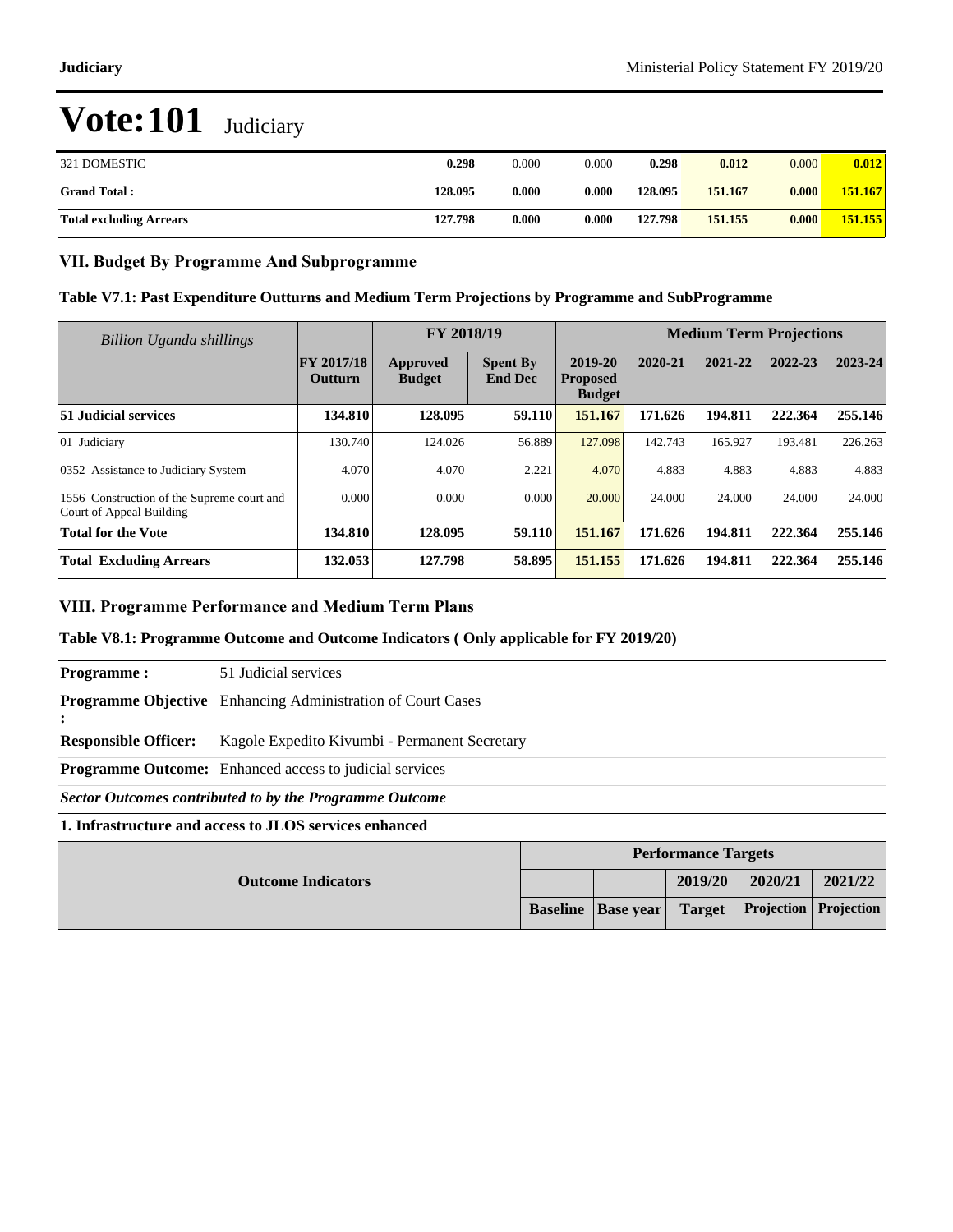| • Disposal rate of cases by court level and case category                                               | 47%    | 48%    | 49%    |
|---------------------------------------------------------------------------------------------------------|--------|--------|--------|
| <b>SubProgramme: 01 Judiciary</b>                                                                       |        |        |        |
| Output: 01 Disposal of Appeals in the Supreme Court                                                     |        |        |        |
| Average time taken to dispose of cases in the Supreme Court (days)                                      | 1,200  | 1,200  | 1,200  |
| No. of Criminal Appeals in the Supreme Court timely disposed off.                                       | 20     | 20     | 20     |
| No. of Civil Appeals in the Supreme Court timely disposed                                               | 15     | 15     | 15     |
| Output: 02 Disposal of Appeals and Constitutional Matters in the Court of Appeal                        |        |        |        |
| Average time taken to dispose of cases in the Court of Appeal (days)                                    | 1,400  | 1,400  | 1,400  |
| No. of Civil Appeals in the Court of Appeal Disposed off                                                | 230    | 230    | 230    |
| No. of Criminal Appeals in the Court of Appeal Disposed off                                             | 440    | 440    | 440    |
| Output: 03 Disposal of Appeals and Suits in the High Court                                              |        |        |        |
| % of persons accused of capital offences accessing state briefs                                         | 100%   | 100%   | 100%   |
| Average time (days) taken to dispose of cases in the High court                                         | 500    | 500    | 500    |
| No. of Civil and Criminal Appeals in the High Court disposed off                                        | 600    | 600    | 600    |
| No. of Civil and Criminal Suits in the High Court disposed off                                          | 14,400 | 14,400 | 14,400 |
| No. of indigent persons accessing legal aid                                                             | 600    | 600    | 600    |
| Output: 04 Disposal of Suits and Appeals in the Magistrate Courts                                       |        |        |        |
| Average time taken to dispose of cases in the Magistrates Courts                                        | 325    | 325    | 325    |
| No. of Suits (Family, Criminal, Civil, Land and Anti- Coruption) in the Magistrates Courts disposed off | 92,400 | 92,400 | 92,400 |

### **IX. Major Capital Investments And Changes In Resource Allocation**

### **Table 9.1: Major Capital Investment (Capital Purchases outputs over 0.5Billion)**

| FY 2018/19                                                                | <b>FY 2019/20</b>                                  |                                                                |                                                   |
|---------------------------------------------------------------------------|----------------------------------------------------|----------------------------------------------------------------|---------------------------------------------------|
| <b>Appr. Budget and Planned Outputs</b>                                   | <b>Expenditures and Achievements by</b><br>end Dec | <b>Proposed Budget and Planned</b><br><b>Outputs</b>           |                                                   |
| Vote 101 Judiciary                                                        |                                                    |                                                                |                                                   |
| Program : 12 51 Judicial services                                         |                                                    |                                                                |                                                   |
| Development Project: 0352 Assistance to Judiciary System                  |                                                    |                                                                |                                                   |
| Output: 12 51 75 Purchase of Motor Vehicles and Other Transport Equipment |                                                    |                                                                |                                                   |
| 1) 2 Station Wagons for the Court of Appeal                               |                                                    | 6 Double Cabin Pick-ups procured for Judicial<br>Officers; and | a) 8 Motor Vehicles for Registrars purchased;     |
| 2) 10 Station Wagons for the High Court                                   |                                                    | 2 Station Wagons purchased for Justices of the                 | b) 3 Double cabins purchased;                     |
|                                                                           |                                                    | Supreme Court.                                                 | c) 17 Motor Cycles for process service purchased. |
| <b>Total Output Cost (Ushs Thousand)</b>                                  | 4,069,500                                          | 2,220,810                                                      | 3,060,000                                         |
| Gou Dev't:                                                                | 4,069,500                                          | 2,220,810                                                      | 3,060,000                                         |
| Ext Fin:                                                                  | $\mathbf{0}$                                       | $\Omega$                                                       |                                                   |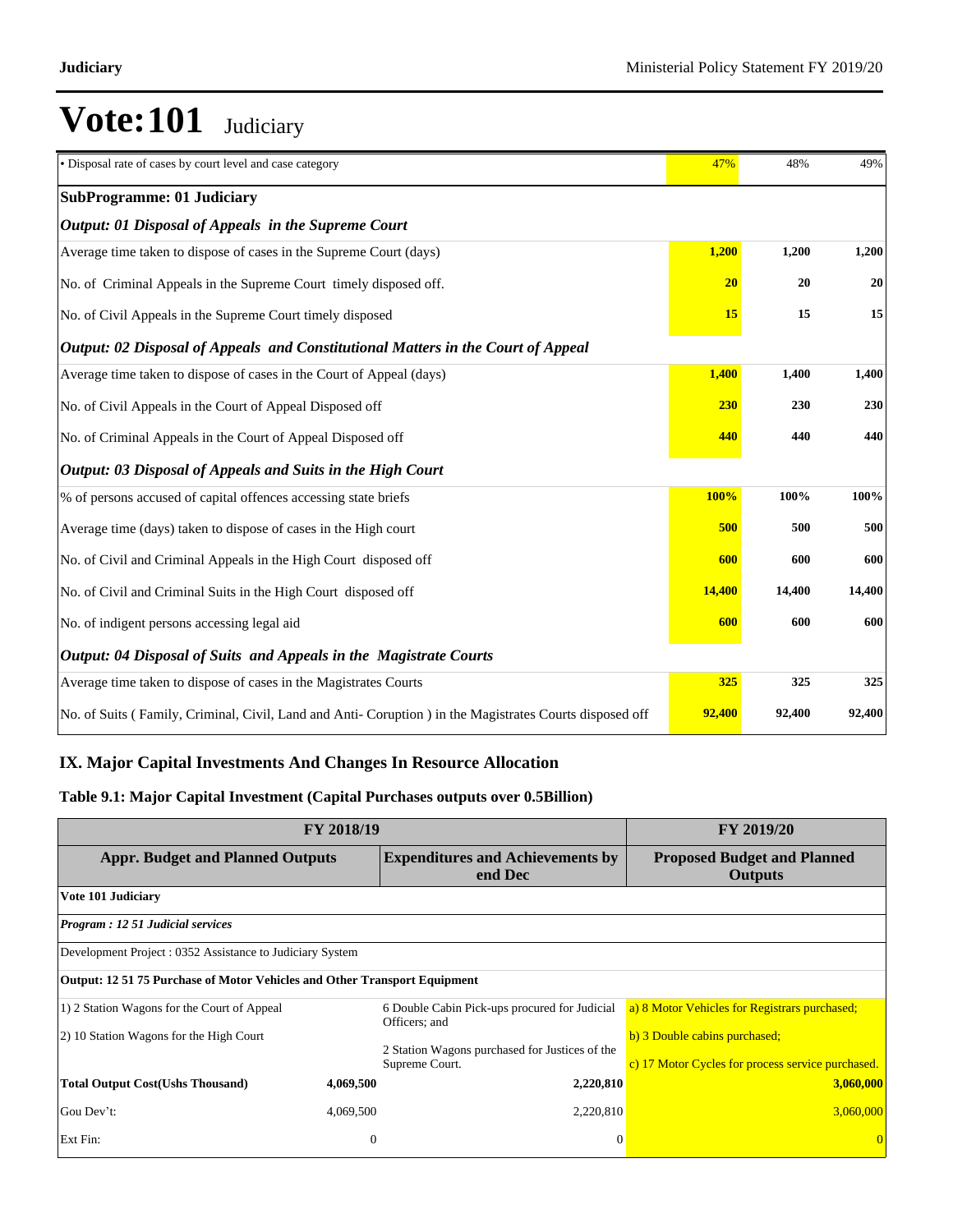| A.I.A.                                                                                   | $\overline{0}$ | $\mathbf{0}$ | $\overline{0}$                                                                                                                                                               |
|------------------------------------------------------------------------------------------|----------------|--------------|------------------------------------------------------------------------------------------------------------------------------------------------------------------------------|
| Output: 12 51 78 Purchase of Office and Residential Furniture and Fittings               |                |              |                                                                                                                                                                              |
|                                                                                          |                |              | 1. Assorted Furniture purchased for;<br>a) 2 High Court Circuits;<br>b) 10 Chief Magistrate Courts;<br>c) 10 Magistrate Grade 1 Court.<br>2. 34 Orthopaedic Chairs procured. |
| <b>Total Output Cost(Ushs Thousand)</b>                                                  | $\bf{0}$       | $\bf{0}$     | 1,009,500                                                                                                                                                                    |
| Gou Dev't:                                                                               | $\theta$       | $\Omega$     | 1,009,500                                                                                                                                                                    |
| Ext Fin:                                                                                 | $\overline{0}$ | $\Omega$     | $\Omega$                                                                                                                                                                     |
| A.I.A.                                                                                   | $\overline{0}$ | $\mathbf{0}$ | $\Omega$                                                                                                                                                                     |
| Development Project: 1556 Construction of the Supreme court and Court of Appeal Building |                |              |                                                                                                                                                                              |
| Output: 12 51 80 Construction and Rehabilitation of Judicial Courts                      |                |              |                                                                                                                                                                              |
|                                                                                          |                |              | a) Contract of consultant reviewed                                                                                                                                           |
|                                                                                          |                |              | b) Contractor procured and Contract Awarded                                                                                                                                  |
|                                                                                          |                |              | c) Building Substructure and Superstructure<br>constructed                                                                                                                   |
|                                                                                          |                |              | d) Project Management Unit established                                                                                                                                       |
| <b>Total Output Cost(Ushs Thousand)</b>                                                  | $\mathbf{0}$   | 0            | 20,000,000                                                                                                                                                                   |
| Gou Dev't:                                                                               | $\Omega$       | $\Omega$     | 20,000,000                                                                                                                                                                   |
| Ext Fin:                                                                                 | $\Omega$       | $\Omega$     | $\Omega$                                                                                                                                                                     |
| $A.I.A$ :                                                                                | $\Omega$       | $\Omega$     | $\Omega$                                                                                                                                                                     |

## **X. Vote Challenges and Plans To Improve Performance**

#### **Vote Challenges**

1) Lack of a home for Appellant Courts - Court of Appeal & Supreme Court;

- 2) Lack of owned customized court premises (Rent  $-10$  billion);
- 3) Inadequate staffing of Judicial officers at the High courts and Magistrate courts;
- 4) Limited automation of courts especially at the lower bench (insufficient court recording facilities);
- 5) Lack of transport equipment especially for the lower bench for visiting locus in quo.

#### **Plans to improve Vote Performance**

- 1) Construction of customized Court premises particularly Supreme Court and Court of Appeal;
- 2) Recruit and facilitate more Judicial Officers at High Court and Magistrates Courts;
- 3) Implementation of the Judiciary ICT Strategy;
- 4) Provide transport equipment to all Judicial Officers of the lower bench;
- 5) Implementation of the Judiciary Case Backlog Reduction Strategy;
- 6) Pilot and roll out of the Judiciary Performance Management System;
- 7) Roll out of initiatives like plea bargaining, small claims procedures and mediation.

### **XI Off Budget Support**

#### **Table 11.1 Off-Budget Support by Sub-Programme**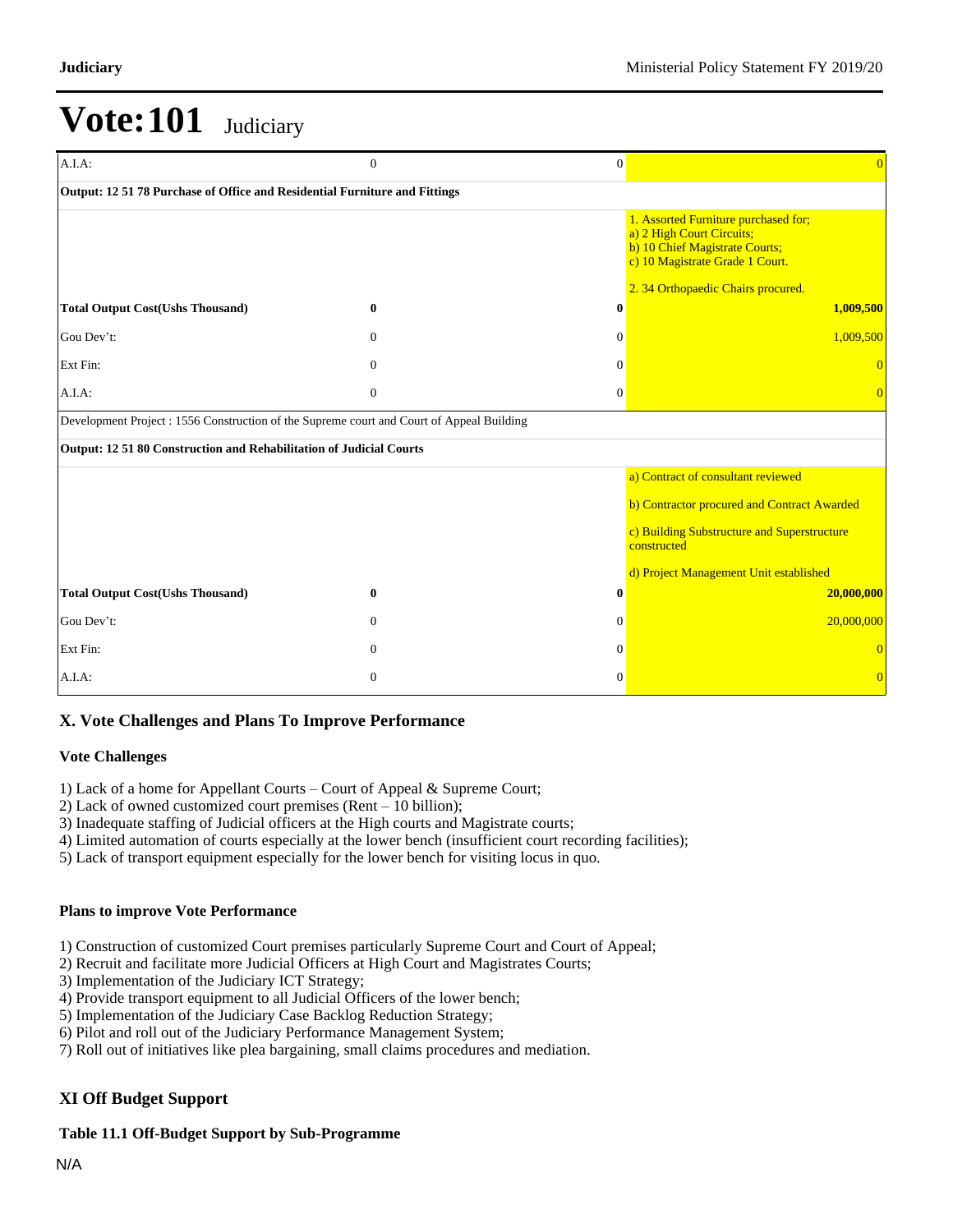### **XII. Vote Cross Cutting Policy And Other Budgetary Issues**

### **Table 12.1: Cross- Cutting Policy Issues**

| <b>Issue Type:</b>                  | <b>HIV/AIDS</b>                                                                  |
|-------------------------------------|----------------------------------------------------------------------------------|
| Objective:                          | To provide support to Judiciary Staff with HIV/AIDs                              |
| <b>Issue of Concern:</b>            | Person infected with HIV/AIDS need support for medical care                      |
| <b>Planned Interventions:</b>       | 1. Testing, Counselling and follow up of $HIV/AIDS + \text{staff}$ .             |
|                                     | 2. Sensitization of the Staff and dissemination of HIV/AIDs policy               |
|                                     | 3. Print and disseminate IEC materials for World AIDS Day                        |
|                                     | 4. Medical allowances to HIV/AIDS staff                                          |
| <b>Budget Allocation (Billion):</b> | 0.300                                                                            |
| <b>Performance Indicators:</b>      | 1. Number of Staff facilitated with allowances for medical treatment.            |
|                                     | 2. Number of Staff sensitized on the HIV/AIDs policy.                            |
| <b>Issue Type:</b>                  | Gender                                                                           |
| Objective:                          | To sensitize the Staff on Sexual<br>Harassment Policy; Grievance Handling Policy |
| <b>Issue of Concern:</b>            | The Judiciary Sexual Harassment Policy needs to be operationalized.              |
| <b>Planned Interventions:</b>       | 1. Formation of Gender working Committee                                         |
|                                     | 2. Formation of guidelines for gender mainstreaming                              |
|                                     | 3. Conduct Gender Assessment                                                     |
|                                     | 4. Training in Gender mainstreaming and equity budgeting                         |
| <b>Budget Allocation (Billion):</b> | 0.240                                                                            |
| <b>Performance Indicators:</b>      | 1. Number of Staff trained                                                       |
|                                     | 2. Gender assessment report in place                                             |
| <b>Issue Type:</b>                  | <b>Enviroment</b>                                                                |
| Objective:                          | To carry tree planting for selected Courts                                       |
| <b>Issue of Concern:</b>            | The environment should be preserved                                              |
| <b>Planned Interventions:</b>       | 1. Formation of Judiciary Environment working group                              |
|                                     | 2. Formation of guidelines for environmental management                          |
|                                     | 3. Carry out environmental audits                                                |
|                                     | 4. Procure waste management equipment for proper waste management                |
|                                     | 5. Planting of trees around court premises                                       |
| <b>Budget Allocation (Billion):</b> | 0.120                                                                            |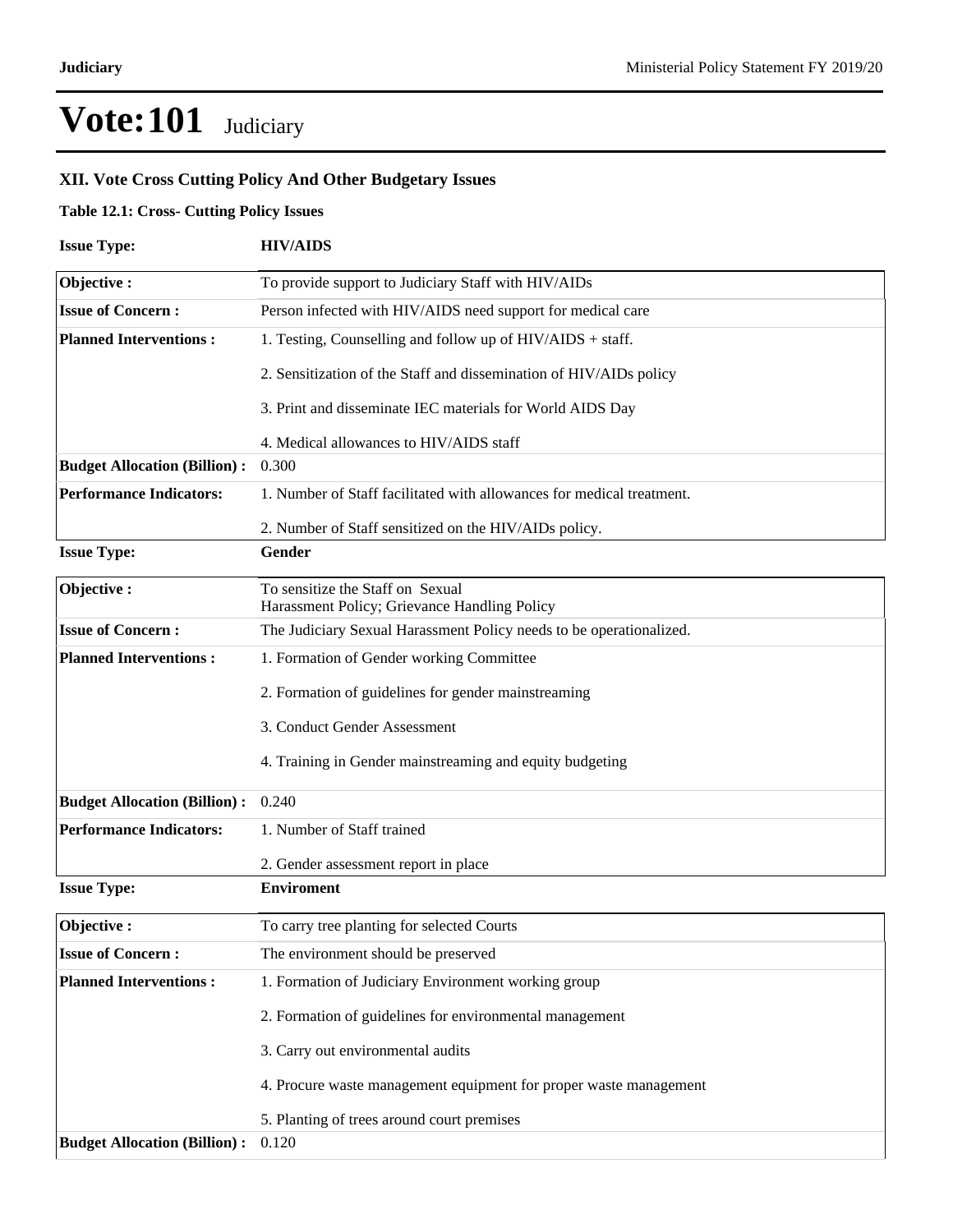**Performance Indicators:** Number of Courts where distribution of seeds has been carried out.

#### **XIII. Personnel Information**

#### **Table 13.1 Staff Establishment Analysis**

| <b>Title</b>                               | <b>Salary Scale</b>                    | <b>Number Of Approved Positions</b> | <b>Number Of Filled Positions</b> |
|--------------------------------------------|----------------------------------------|-------------------------------------|-----------------------------------|
| High Court Judge                           | <b>SPECIFIED</b><br><b>OFFICERS</b>    | 82                                  | 50                                |
| Justice of the Court of Appeal             | <b>SPECIFIED</b><br><b>OFFICERS</b>    | 15                                  | 13                                |
| Justice of the Supreme Court               | <b>SPECIFIED</b><br><b>OFFICERS</b>    | 11                                  | 11                                |
| <b>ASSISTANT REGISTRAR</b>                 | U1SE                                   | 32                                  | 12                                |
| <b>CHIEF MAGISTRATE</b>                    | U1SE                                   | 100                                 | 46                                |
| DEPUTY REGISTRAR                           | U1SE                                   | 47                                  | 25                                |
| SEN. PRINC. MAGISTRATE<br>GR.II            | U <sub>3</sub>                         | 10                                  | $\overline{0}$                    |
| <b>SENIOR PERSONAL</b><br><b>SECRETARY</b> | <b>U3 LOWER</b>                        | 28                                  | 5                                 |
| <b>MAGISTRATE GR.I</b>                     | U <sub>4</sub>                         | 386                                 | 188                               |
| PRINC. MAGISTRATE GR.II                    | U <sub>4</sub>                         | 20                                  | $\sqrt{2}$                        |
| SEN. MAGISTRATE GR.II                      | U <sub>5</sub>                         | 30                                  | $\overline{4}$                    |
| SEN. ACCTS ASST GR.II                      | U5 (UPPER)                             | 15                                  | 8                                 |
| POOL STENOGRAPHER                          | U <sub>6</sub><br>(LOWER)U6<br>(LOWER) | 265                                 | 11                                |
| OFFICE SUPERVISOR                          | U6 (UPPER)                             | 100                                 | $\overline{7}$                    |
| <b>ACCOUNTS ASSISTANT</b>                  | U7 (UPPER)                             | 43                                  | 24                                |
| <b>OFFICE TYPIST</b>                       | U7 (UPPER)                             | 70                                  | 36                                |
| PERSONAL SECRETARY                         | U7 (UPPER)                             | 74                                  | 32                                |
| <b>DRIVER</b>                              | U8 (UPPER)                             | 316                                 | 131                               |
| OFFICE ATTENDANT                           | U8 (UPPER)                             | 674                                 | 197                               |
| PROCESS SERVER                             | U8 (UPPER)                             | 654                                 | 316                               |
| RECORDS ASSISTANT                          | U8 (UPPER)                             | 362                                 | 95                                |

### **Table 13.2 Staff Recruitment Plan**

| <b>Post Title</b>          | <b>Salalry</b><br><b>Scale</b> | No. Of<br>Approved<br><b>Posts</b> | No Of<br><b>Filled</b><br><b>Posts</b> | Vacant<br><b>Posts</b> | No. of Posts<br><b>Cleared for</b><br><b>Filling</b><br><b>FY2019/20</b> | <b>Gross Salary</b><br><b>Per Month</b><br>(UGX) | <b>Total Annual</b><br><b>Salary</b><br>(UGX) |
|----------------------------|--------------------------------|------------------------------------|----------------------------------------|------------------------|--------------------------------------------------------------------------|--------------------------------------------------|-----------------------------------------------|
| ACCOUNTS ASSISTANT         | U7<br>(UPPER)                  | 43                                 | 24                                     | 19                     |                                                                          | 496,660                                          | 5,959,920                                     |
| <b>ASSISTANT REGISTRAR</b> | U1SE                           | 32                                 | 12                                     | 20                     | 6                                                                        | 19.422,000                                       | 233,064,000                                   |
| CHIEF MAGISTRATE           | U1SE                           | 100                                | 46                                     | 54                     |                                                                          | 9,711,000                                        | 116,532,000                                   |